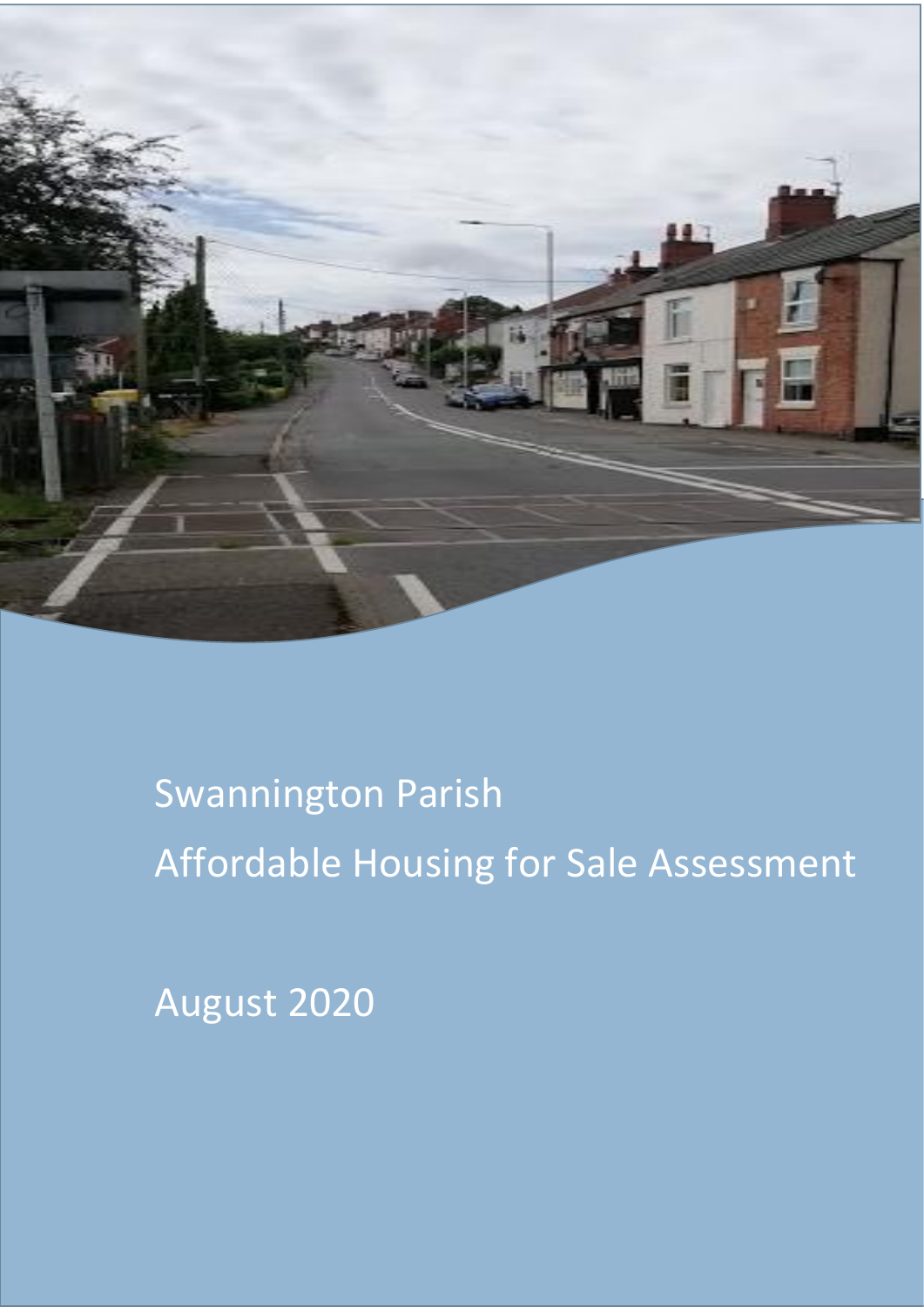# Purpose

This report provides an assessment of the need for affordable housing for sale in the Parish of Swannington within the District of North West Leicestershire.

Affordable housing is not merely cheaper housing, but planning terminology meaning those forms of housing tenure that fall within the definition of Affordable Housing set out in the current National Planning Policy Framework (NPPF), namely: social rent, affordable rent, affordable private rent and forms of affordable housing designed to offer affordable routes to home ownership.

This will help to inform the emerging Neighbourhood Plan in relation to the opportunities to both identify the need for affordable housing for sale and to see how the Neighbourhood Plan can address the issue.

### Context

According to the latest annual Halifax Rural Housing Review (Halifax, 2017), homes in rural areas across Great Britain are 20% more expensive on average than in urban areas. In financial terms, this percentage equates to £44,454.

However, regionally, these figures increase or decrease dramatically depending on the locality. For example, the West Midlands is the region that commands the highest rural premium across Great Britain. Here, the average house price in rural areas is 47%, or £89,272 higher than the region's urban areas, and in contrast, the East of England has the lowest rural housing premium of 9% or £27,765.

Data from the review shows that first time buyers have more or less found themselves priced out of rural areas. They account for 41% of all mortgaged products in rural areas, compared with 53% in urban areas. Affordability is the main reason for this.

In a local context, figures for the East Midlands show a 38% increase in rural average house prices in the period 2012 - 2017. This equates to a rural housing premium of £55,426, compared to urban locations.

Areas which are predominantly rural typically have higher house prices than urban locations, thus making them less affordable. In 2016, the average lower quartile house price was 8.3 times the average lower quartile earnings in rural areas, in comparison with 7 times in urban areas.

In 2018, the National Housing Federation stated that 'the housing crisis in rural England is acute, with the most affordable rural homes costing 8.3 times wages in rural areas (National Housing Federation, 2018).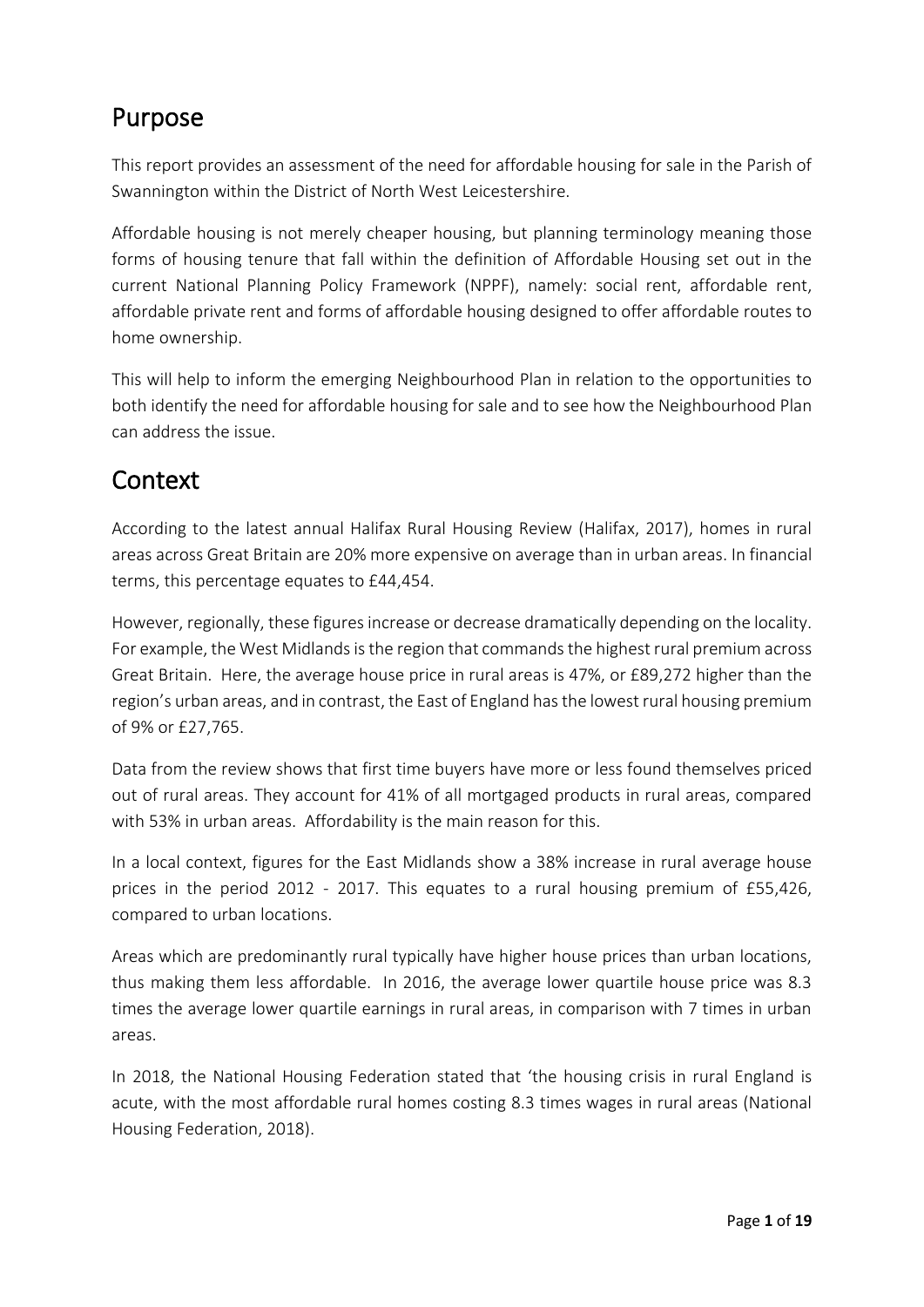# Swannington

Located in North West Leicestershire between Ashby-de-la Zouch, Coalville and Loughborough, the village is accessible from three main points, Peggs Green Island on A512, Hoo Ash Island on A511 (the stretch from island to island being approximately 1.25 miles long), and via Spring Lane, accessed from Coalville before joining the main route through Swannington near the Robin Hood Pub at the junction where Main Street becomes Station Hill. Another access point leading on and off the main route through is known as Jeffcoats Lane, Limby Hall Lane crossroads, the crossroads is located where St Georges Hill leads into Main Street.

Swannington's heritage/history is linked to mining activity going back at least 800 years. The underlying coal measures meant that there were probably hundreds of bell and gin pits in the village and evidence of these pits remains in the Gorse Field off St Georges Hill. With the advance of technology, there were also deeper pits in Swannington and surrounding area. These were serviced by numerous shafts which are located through the village. The Califat mining excavations off St Georges Hill show the footprints of the former mine buildings. It is this mining activity which has given the village its numerous public footpaths enabling the mining community of that time in history to take a shortcut, accessing their working mines.

According to the 2011 Census, the Swannington local area had an estimated population of 1,270 residents living in 583 households dispersed across 469 hectares, equating to a population density of 2.7 persons per hectare. This compares with 3.3 for NW Leics, 2.9 for East Midlands and 4.1 for England as a whole. There were 19 vacant dwellings representing a 3.2% vacancy rate. There were no communal establishments situated in the local area boundary. Since 2001 the number of residents living in the local area is estimated to have increased by around 10% (120 people) and the number of dwellings (occupied and vacant) rose by 102 (21%).

At the time of the 2011 Census around 13% of residents were aged under 16 which was below the borough (19%), regional (18%) and national (19%) rates. Around 64% of residents were aged between 16 and 64 which was close to the England (65%), borough and regional (64%) rates.

There is an over representation of older people (aged 65+) accounting for 19% of total residents which was higher than the borough, regional (17%) and national (16%) rates. The median age of people living in the local area was 44 which is older than the borough (42), region (40) and national (39) rates.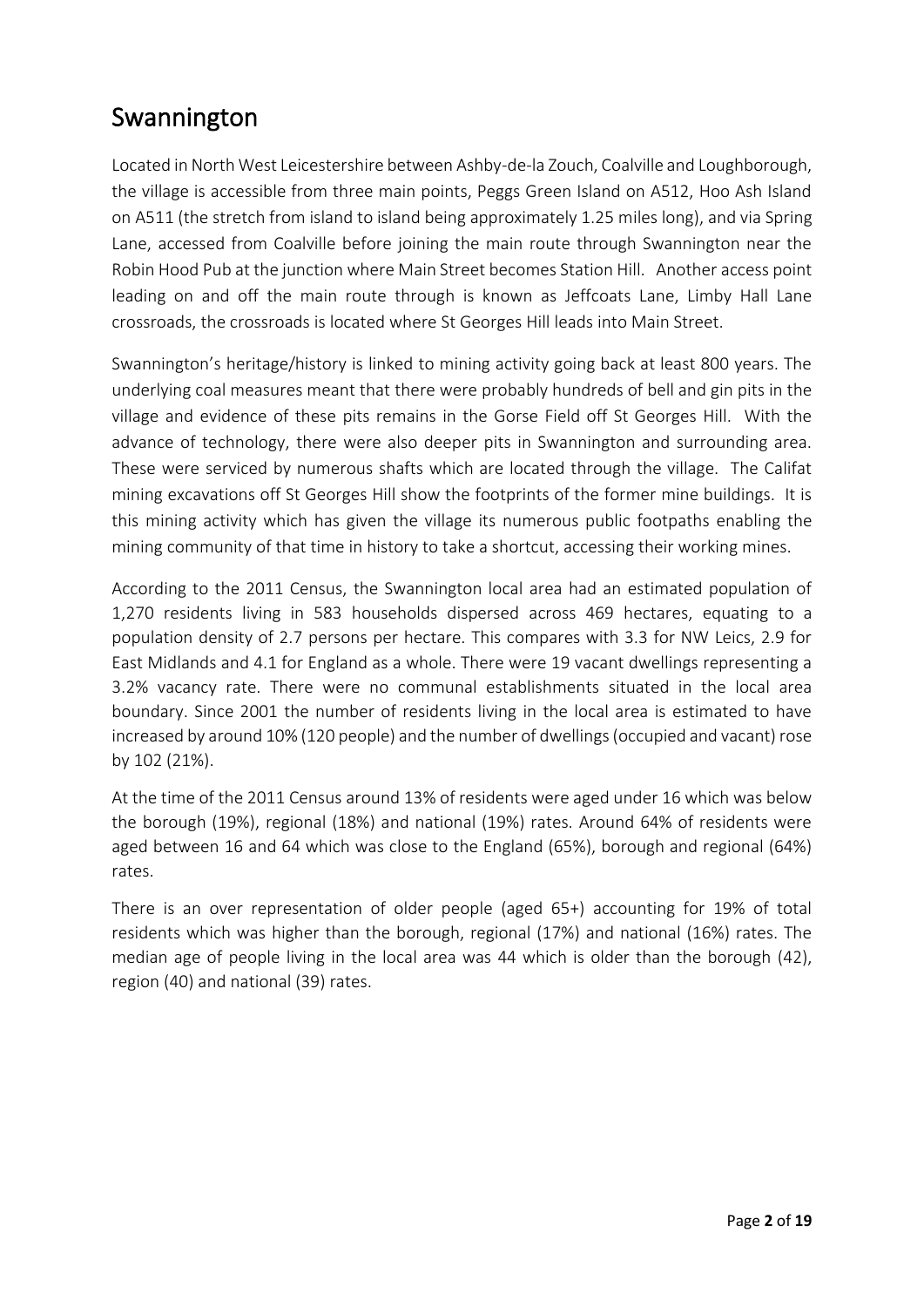|                     | Swannington |       | <b>NW Leics</b> | East<br>Midlands | England |
|---------------------|-------------|-------|-----------------|------------------|---------|
|                     | <b>No</b>   | %     | %               | %                | %       |
| Aged 0-4            | 45          | 3.5   | 5.9             | 6.0              | 6.3     |
| Aged 5-15           | 123         | 9.7   | 13.1            | 12.5             | 12.6    |
| Aged 16-64          | 865         | 68.1  | 63.7            | 64.5             | 64.8    |
| Aged $65+$          | 237         | 18.7  | 17.4            | 17.1             | 16.3    |
| All Usual Residents | 1,270       | 100.0 | 100.0           | 100.0            | 100.0   |
| Median age          | 44          |       | 42              | 40               | 39      |

*Source: Census 2011, KS102*

A more detailed breakdown of age bands reveals that at the time of the 2011 Census, Swannington had a particularly high representation of residents aged 50 to 69 when compared with the national average. It has a lower share of people aged been 20 and 39 which may reflect lack of affordable and suitable accommodation for young people entering the housing market.





*Source: Census 2011, QS103*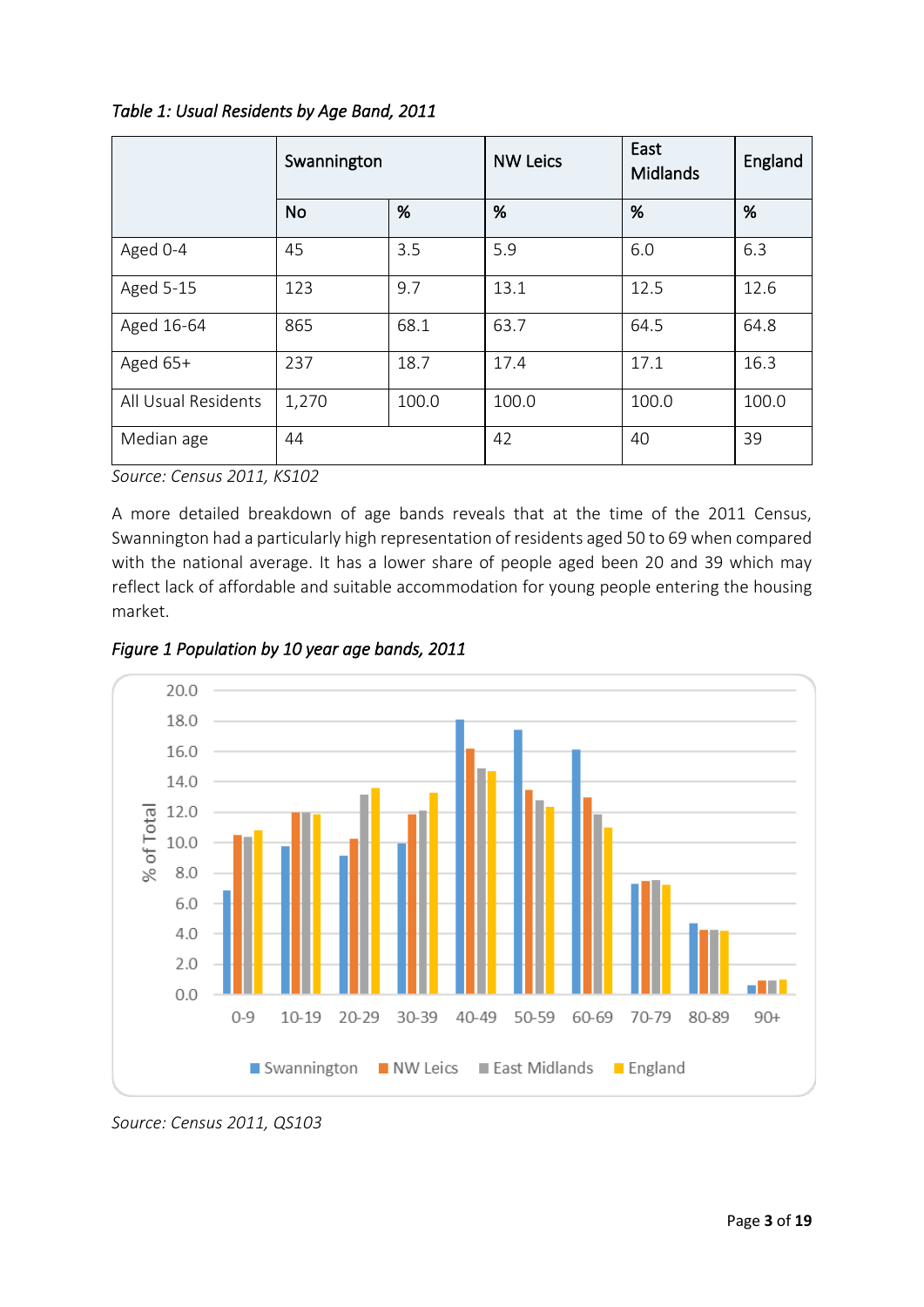There is further evidence of an ageing population with the proportion of residents aged 60 and over increasing from 21% in 2001 to 28% in 2011. The Census shows the number of residents aged 60+ rose by 45% (110 people) during this period. More recent small area population estimates<sup>1</sup> suggest there has been an increase in residents living in the area between 2011 and 2017 rising by around 2%. The number of residents aged 65 and over has increased by 25%.

The number of older people is likely to grow significantly in the future and relative growth will be highest in older cohorts. Latest available population projections<sup>2</sup> suggest that NW Leicestershire's 65 plus age group is forecast to grow by around 54% between 2016 and 2036.

#### Deprivation

The English Indices of Deprivation measure relative levels of deprivation in 32,844 small areas or neighbourhoods, called Lower-layer Super Output Areas (LSOAs) in England. The Swannington local area comprises one LSOA (E01025965) and the overall Index of Multiple Deprivation Decile (where 1 is most deprived 10% of LSOAs) (IMD) shows that on the whole the local area displays relatively low levels of deprivation ranking in the 5<sup>th</sup> decile on the overall 2015 Index. On closer inspection of the IMD sub domains, this area ranks relatively high  $(1^{st}$ decile) on the Living Environment domain which may indicate a higher than average proportion of dwellings without central heating. The following map illustrates overall Index of Multiple Deprivation deciles within the NW Leics dostrict. The Swannington local area is denoted by a purple boundary to the centre of the district.



*Figure 2 Index of Multiple Deprivation Deciles, 2015 NW Leicestershire District Council* 

 $1$  Population estimates - small area based by single year of age - England and Wales, E01025965 : North West Leicestershire 004D

<sup>&</sup>lt;sup>2</sup> Subnational Population Projections for Local Authorities in England: 2016 based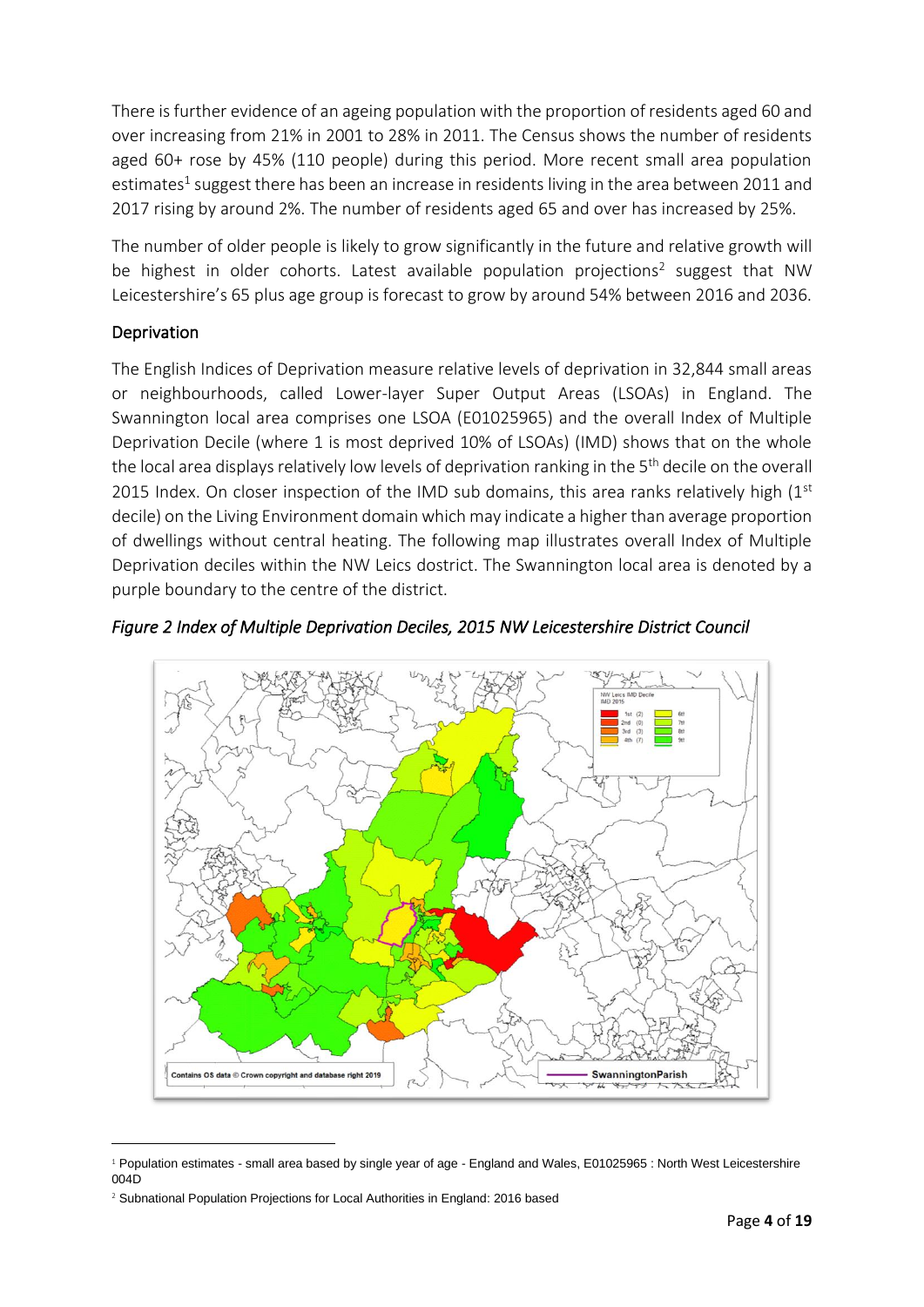#### Economic Activity

The following table illustrates the working status of residents aged 16 to 74. In the Swannington local area this accounts for 79% of the population. At 71% Swannington's economic activity rate is lower than the borough (73%) but above regional (69%) and national (70%) rates. It has a higher than average share of self-employed and retired residents.

|                                        | Swannington |       | <b>NW</b><br>Leics | East<br><b>Midlands</b> | England |
|----------------------------------------|-------------|-------|--------------------|-------------------------|---------|
|                                        | <b>No</b>   | %     | %                  | %                       | %       |
| All Usual Residents Aged 16 to 74      | 998         | 100.0 | 100.0              | 100.0                   | 100.0   |
| <b>Economically Active Total</b>       | 713         | 71.4  | 73.5               | 69.3                    | 69.9    |
| Employee, Part-time                    | 125         | 12.5  | 13.9               | 38.8                    | 38.6    |
| Employee, Full-time                    | 396         | 39.7  | 44.6               | 14.4                    | 13.7    |
| Self Employed                          | 131         | 13.1  | 8.9                | 8.7                     | 9.8     |
| Unemployed                             | 46          | 4.6   | 3.6                | 4.2                     | 4.4     |
| Full-time Student (econ active)        | 15          | 1.5   | 2.5                | 3.3                     | 3.4     |
| <b>Economically inactive Total</b>     | 285         | 28.6  | 26.5               | 30.7                    | 30.1    |
| Retired                                | 163         | 16.3  | 14.7               | 15.0                    | 13.7    |
| Student (including Full-Time Students) | 33          | 3.3   | 3.9                | 5.8                     | 5.8     |
| Looking After Home or Family           | 39          | 3.9   | 3.5                | 4.0                     | 4.4     |
| Long-Term Sick or Disabled             | 36          | 3.6   | 2.8                | 4.1                     | 4.0     |
| Other                                  | 14          | 1.4   | 1.5                | 1.9                     | 2.2     |

*Table 2: Economic Activity and Inactivity, 2011* 

*Source: Census 2011, QS601E*

#### Household Size

At the time of the 2011 Census, the average household size in the Swannington Local area was 2.2 people which was below the region (2.3) and the national and borough (2.4) rates. The average number of rooms per household stood at 5.9 which was in line with the borough average and above the regional (5.6) and England (5.4) rates.

The average number of bedrooms per household stood at 2.9 which was and higher than the region (2.8) and England (2.7) rates.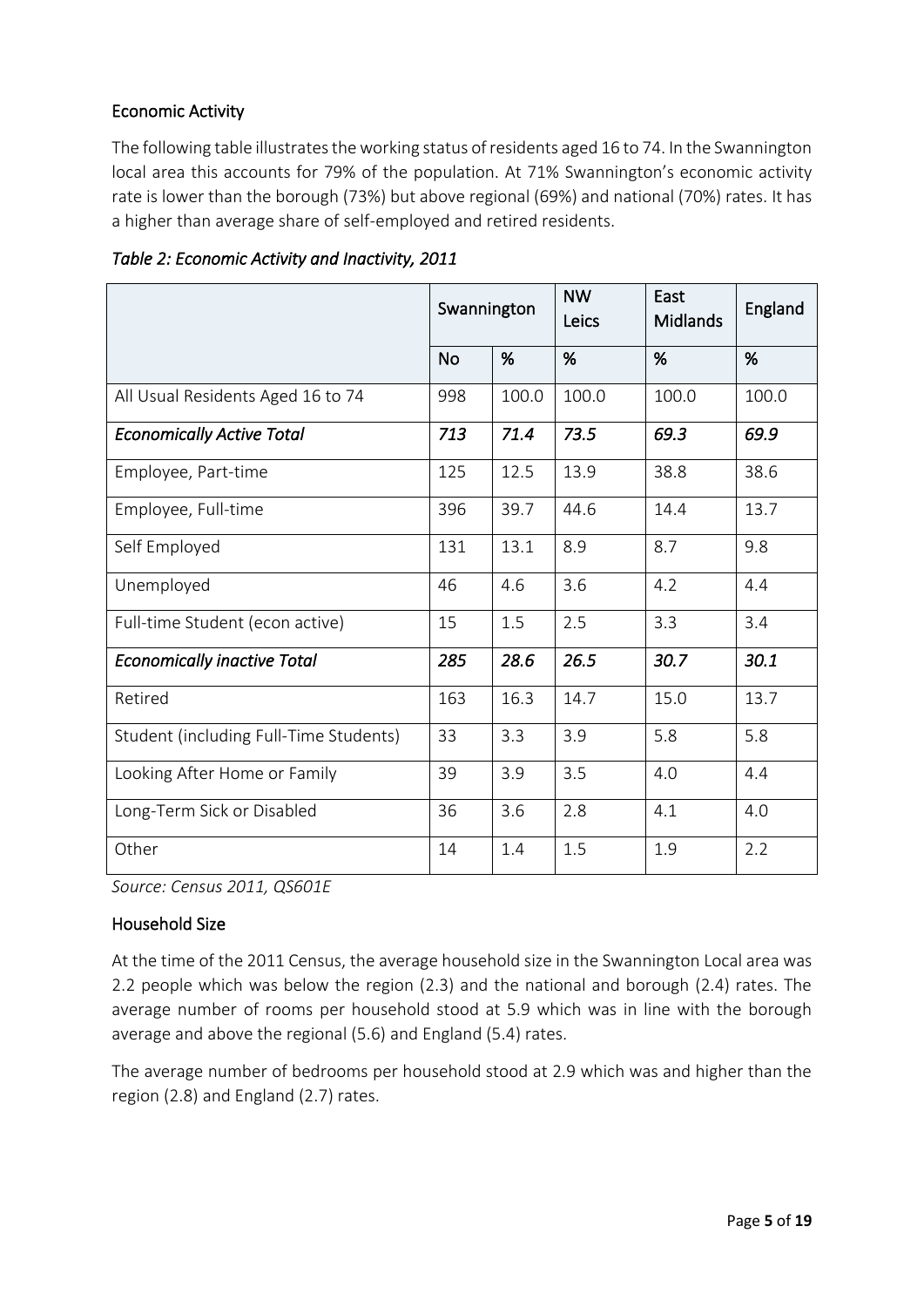# National Planning Policy Context

The National Planning Policy Framework (NPPF - updated in 2019) confirms the Government's commitment to home ownership, whilst recognising the important role of social, affordable, and private rent tenures for those not currently seeking home ownership.

The 2019 update of the NPPF broadens the definition of affordable housing from merely social and intermediate housing to include a range of low-cost housing opportunities for those wishing to own a home, including starter homes.

Annex 2 defines affordable housing in the following terms:

Affordable housing: housing for sale or rent, for those whose needs are not met by the market (including housing that provides a subsidised route to home ownership and/or is for essential local workers); and which complies with one or more of the following definitions:

- a) Affordable housing for rent: meets all of the following conditions: (a) the rent is set in accordance with the Government's rent policy for Social Rent or Affordable Rent, or is at least 20% below local market rents (including service charges where applicable); (b) the landlord is a registered provider, except where it is included as part of a Build to Rent scheme (in which case the landlord need not be a registered provider); and (c) it includes provisions to remain at an affordable price for future eligible households, or for the subsidy to be recycled for alternative affordable housing provision. For Build to Rent schemes affordable housing for rent is expected to be the normal form of affordable housing provision (and, in this context, is known as Affordable Private Rent).
- b) Starter homes: is as specified in Sections 2 and 3 of the Housing and Planning Act 2016 and any secondary legislation made under these sections. The definition of a starter home should reflect the meaning set out in statute and any such secondary legislation at the time of plan-preparation or decision-making. Where secondary legislation has the effect of limiting a household's eligibility to purchase a starter home to those with a particular maximum level of household income, those restrictions should be used.
- c) Discounted market sales housing is that sold at a discount of at least 20% below local market value. Eligibility is determined with regard to local incomes and local house prices. Provisions should be in place to ensure housing remains at a discount for future eligible households.
- d) Other affordable routes to home ownership is housing provided for sale that provides a route to ownership for those who could not achieve home ownership through the market. It includes shared ownership, relevant equity loans, other low-cost homes for sale (at a price equivalent to at least 20% below local market value) and rent to buy (which includes a period of intermediate rent). Where public grant funding is provided, there should be provisions for the homes to remain at an affordable price for future eligible households, or for any receipts to be recycled for alternative affordable housing provision or refunded to Government or the relevant authority specified in the funding agreement.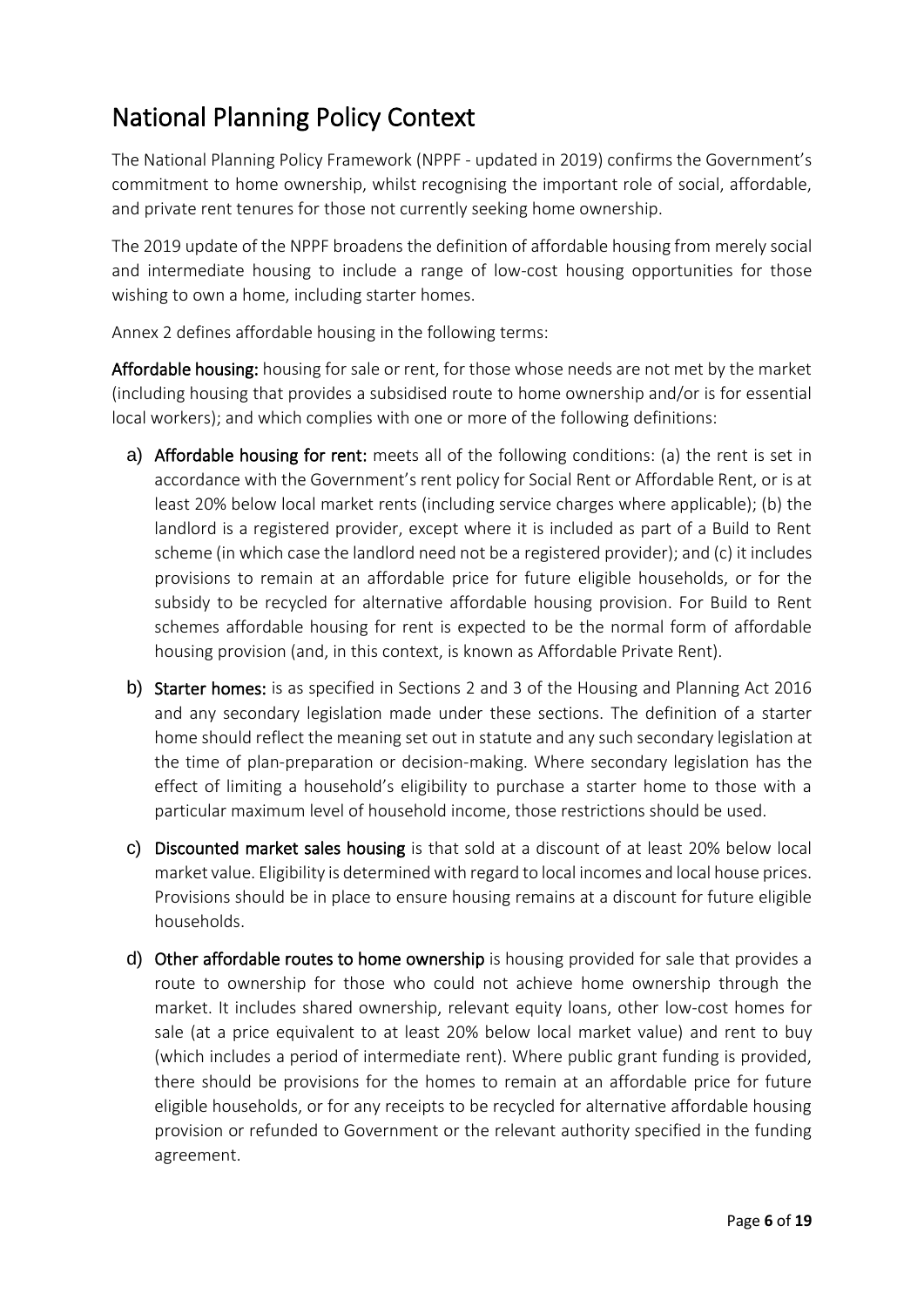Paragraph 62 of the NPPF says 'where a need for affordable housing is identified, planning policies should specify the type of affordable housing required, and expect it to be met on-site' unless off-site provision or a financial contribution can be robustly justified; or an alternative approach contributes to the objective of creating mixed and balanced communities.

In paragraph 64 of the NPPF, the Government introduces a recommendation that "where major housing development is proposed, planning policies and decisions should expect at least 10% of the homes to be available for affordable home ownership". In line with Planning Practice Guidance, the assumption is that a 'major housing development' can be defined as a site of 10 dwellings or more, and that affordable home ownership includes starter homes, shared ownership homes, and homes available for discount market sale.

Paragraph 77 supports opportunities to bring forward rural exception sites that will provide affordable housing to meet identified local needs.

The NPPF defines self-build housing as 'housing built by an individual, a group of individuals, or persons working with or for them, to be occupied by that individual. Such housing can be either market or affordable housing. A legal definition, for the purpose of applying the Self-build and Custom Housebuilding Act 2015 (as amended), is contained in section 1(A1) and (A2) of that Act'.

The NPPF (paragraph 61) requires local planning authorities to plan for a mix of housing needs, including for older people and people with disabilities.

Neighbourhood Plan policies are required to have regard for national planning policies.

# Local Planning Policy context

Swannington is identified as a Sustainable Village in the North West Leicestershire Local Plan. Sustainable Villages are described in the Local Plan as 'Settlements which have a limited range of services and facilities where a limited amount of growth will take place within the defined Limits to Development'. The Local Plan goes on to describe Sustainable Villages as having 'some services and facilities but on a much lesser scale. Some development in these settlements will be appropriate, although there is already a significant level of provision made through planning permissions. Any further development in such settlements will be restricted to either infilling or physical extensions'.

The Local Plan seeks to ensure that a minimum of 10,400 dwellings will be delivered over the plan period 2011-31. A key issue is to ensure provision of housing to meet the needs of all communities, including provision of housing for older people and families as well as affordable housing. This translates into an objective to support the delivery of new homes balanced with economic growth to provide a stock of housing that meets the needs of the community, including the need for affordable housing.

Local Plan policy H4 says 'to support the provision of mixed, sustainable communities the Council will seek the provision of affordable housing on new housing developments subject to the following thresholds above which provision will be sought and the level of contributions'.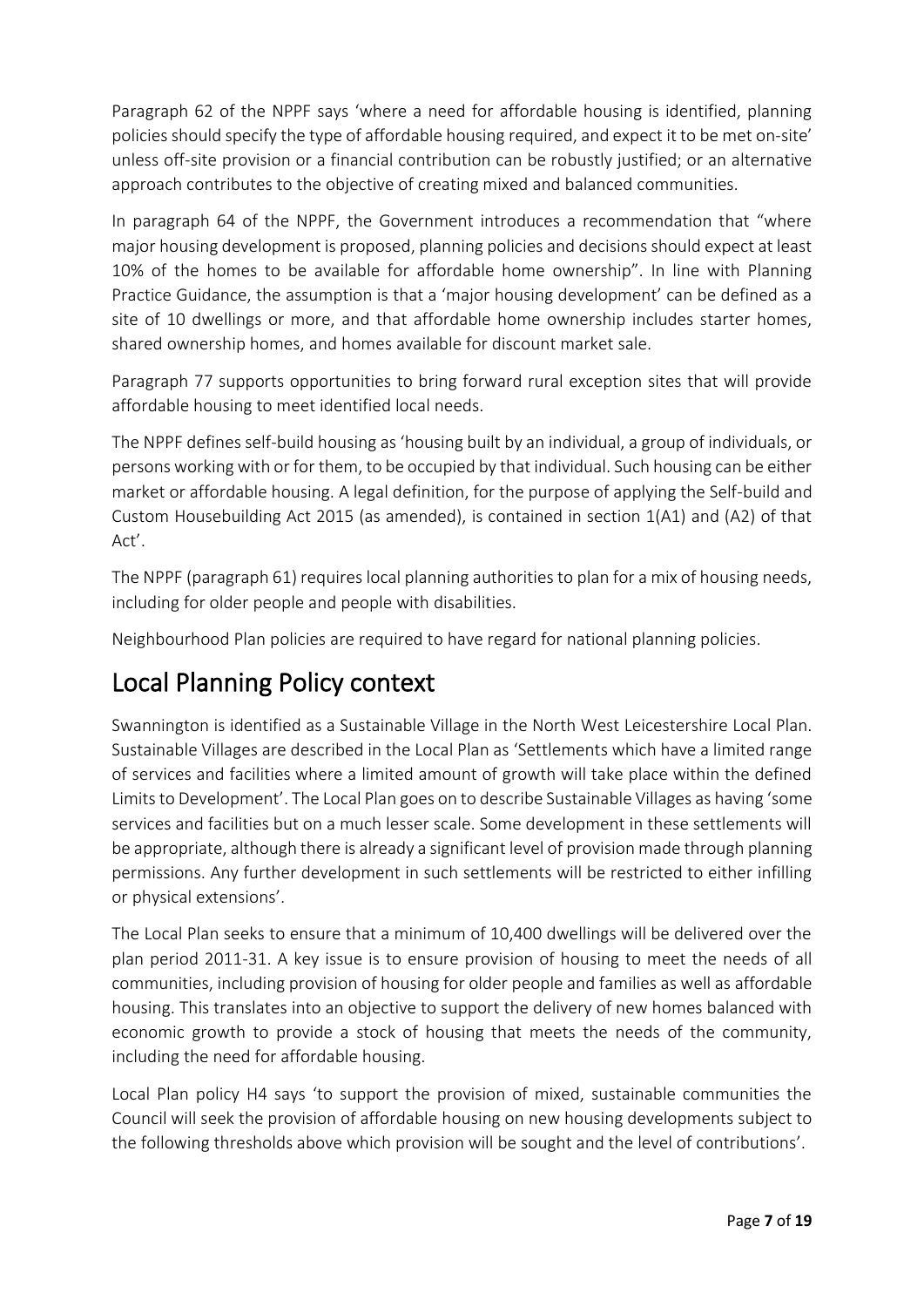The contribution for Swannington is a minimum of 30% on 11 or more dwellings or 1,000 sqm floor space.

Policy H5 recognises the need for affordable housing through 'Exception Sites' to help meet a locally identified ned. It says:

1. The provision of affordable housing outside of the Limits to Development will be allowed as an exception where:

(a) the housing is demonstrated to meet an identified local need for affordable housing, and

(b)the development is well-related to and respects the character and scale of the settlement and its landscape setting and

(c) the development allows accessibility to community services and facilities within it, where appropriate

2. Planning permission for 'Exception' Sites will be subject to conditions, or a planning obligation will be sought, to ensure that all initial and subsequent occupiers of the affordable dwellings will:

(a) be local people in housing need, and

(b) benefit from the status of the dwellings as affordable housing in perpetuity

3. On sites that are outside of, but well related to, a sustainable village or a small village the inclusion of market housing on 'Exception' Sites will be supported where:

(a) it is demonstrated that there is insufficient subsidy for the scheme to go ahead without the inclusion of market housing; and

(b) it can be demonstrated through detailed financial appraisal that the scale of the market housing component is the minimum necessary for the successful delivery of the development; and

(c) the majority of the homes provided are affordable

# Approach

The approach undertaken was to consider a range of local factors in the context of the NPPF and the NWL Local Plan. These included assessments of local demographic data relating to existing property types and tenures (taken from the 2011 Census), house prices in Swannington Parish (Land Registry figures); comments made at a local engagement event and analysis of a Housing Need Survey undertaken in December 2014 and consideration of housing need in Swannington Parish in conjunction with strategic affordable housing officers from North West Leicestershire District Council.

The neighbourhood planning group would like to understand the needs of the community for housing of varying tenures, as well as the relative affordability of those tenures that should be provided to meet local need now and into the future.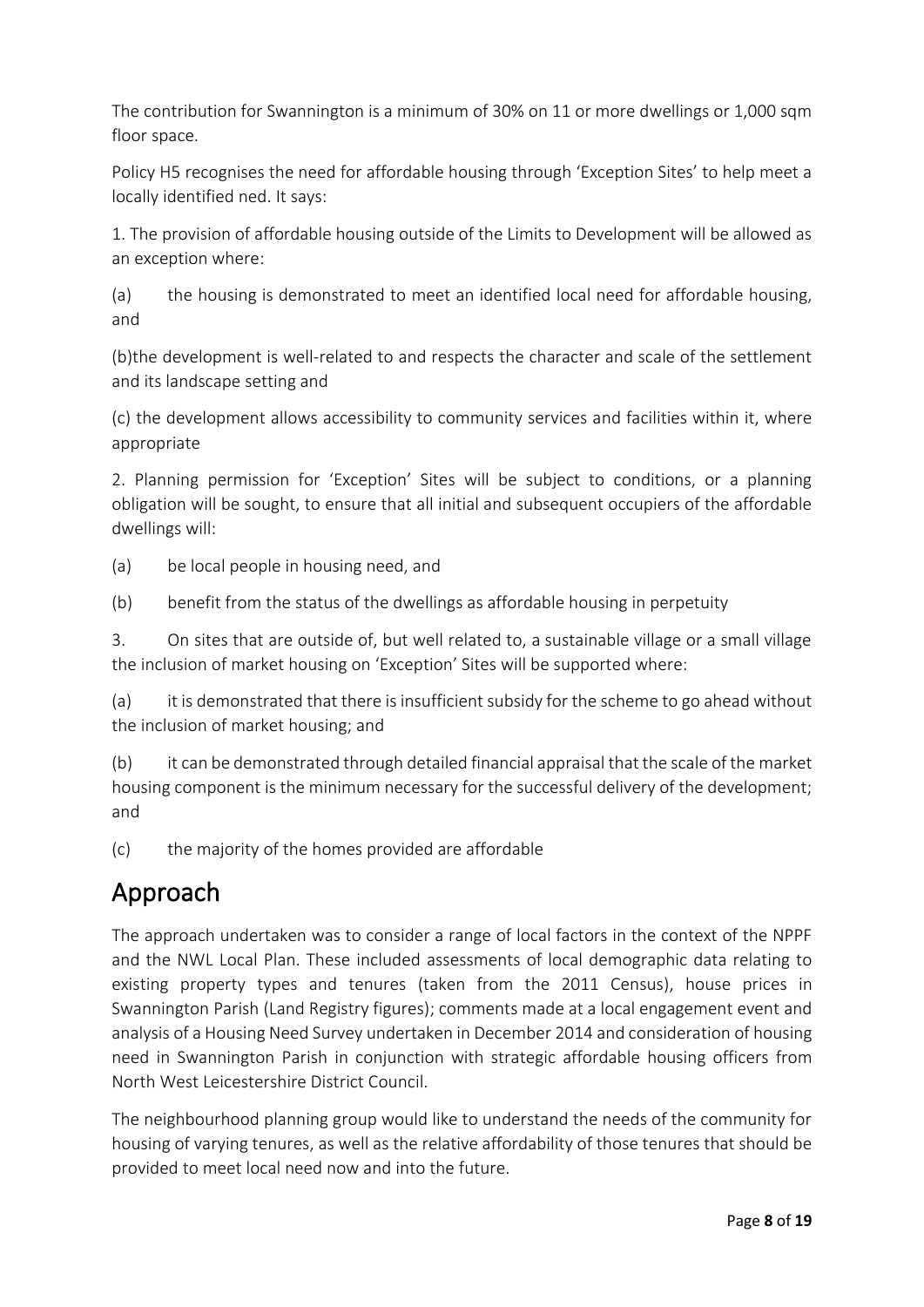This evidence will allow Swannington Parish to establish the right conditions for new development to come forward that is affordable, both in the broader sense of market housing attainable for first-time buyers, and as Affordable Housing for those who may be currently priced out of the market.

The neighbourhood planning group is seeking to determine what size and type of housing would be best suited to the local community. The aim of this is to provide the Parish Council with robust evidence on the types and sizes of dwellings needed by the local community. This will ensure future development truly reflects what residents need.

### Research findings

#### Existing property types and tenures – Census 2011 data

What Affordable Housing (social housing, affordable rented, shared ownership, intermediate rented) and other market tenures should be planned for in the housing mix over the Neighbourhood Plan period?

Tenure refers to the legal arrangements in place that enable a household to live in their home; it determines householder rights and influences the level of payments to be made in return for these rights. Broadly speaking, tenure falls into two categories, Affordable Housing and Market Housing, depending on whether the household benefits from a subsidy of some sort to enable them to live in their home.

This section will examine the tenure of dwellings in the current stock and recent supply. Then, looking at affordability, we will make an assessment on whether continuation of these trends would meet future needs. We will also investigate whether there are misalignments between the supply of different tenures of housing and local need. Such misalignments can justify policies that guide new developments to prioritise certain tenures, to bring supply and demand into better alignment.

Home ownership levels are high with around 74% of households owning their homes outright or with a mortgage or loan. This is higher than the borough (72%), regional (67%) and national (63%) rates. Around 16% of households live in private rented accommodation which is higher than the borough (11%), region (15%) but slightly above the national (17%) average. Around 8% of households live in social rented accommodation which was lower than the borough (14%), regional (16%) and national (18%) rates.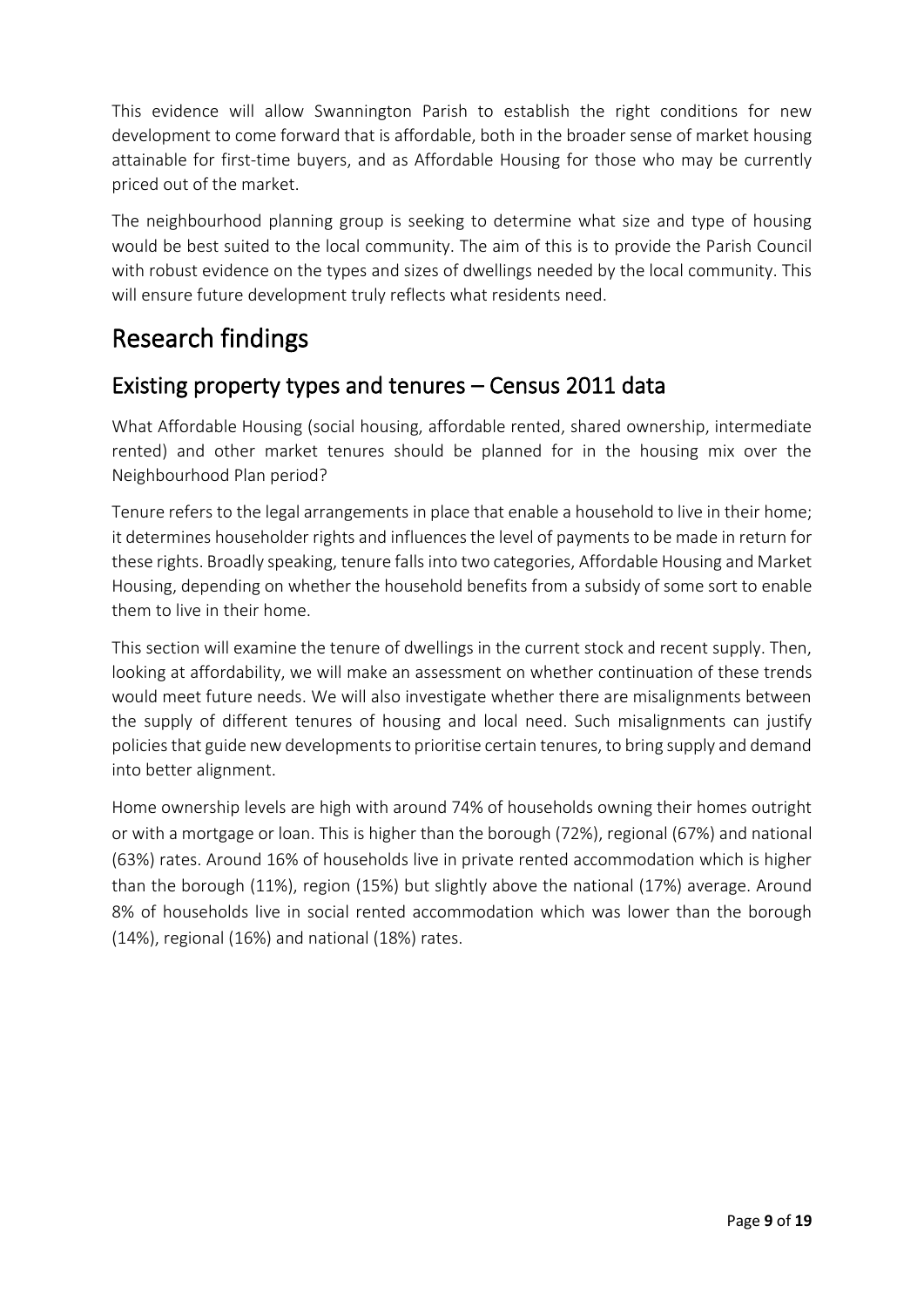|                                      | Swannington |       | <b>NW Leics</b> | East<br><b>Midlands</b> | England |
|--------------------------------------|-------------|-------|-----------------|-------------------------|---------|
|                                      |             |       |                 | %                       | %       |
| All occupied Households              | 583         | 100.0 | 100.0           | 100.0                   | 100.0   |
| Owned; Owned Outright                | 229         | 39.3  | 34.7            | 32.8                    | 30.6    |
| Owned; Owned with a Mortgage/Loan    | 202         | 34.6  | 37.8            | 34.5                    | 32.8    |
| Shared Ownership (part owned/rented) | 12          | 2.1   | 0.8             | 0.7                     | 0.8     |
| Social Rented; Rented from Council   | 34          | 5.8   | 10.7            | 10.1                    | 9.4     |
| Social Rented; Other                 | 10          | 1.7   | 3.6             | 5.7                     | 8.3     |
| Private Rented;                      | 90          | 15.4  | 10.2            | 13.6                    | 15.4    |
| Private Rented; Other                | 3           | 0.5   | 1.1             | 1.3                     | 1.4     |
| Living Rent Free                     | 3           | 0.5   | 1.2             | 1.3                     | 1.3     |

#### *Table 3: Tenure, 2011* (*Source: Census 2011, KS402EW)*

#### Accommodation Type

Data from the 2011 Census shows that the majority (38%) of residential dwellings were detached which was close to the borough (39%) but higher than the regional (32%) and national (22%) shares. Semi-detached housing accounted for 19% of the housing stock which was somewhat lower than the borough and region (35%) and national (31%) rates. At 29% there is a higher than average representation of terraced housing against 18% for the borough, 21% for the region and 24% for England as a whole. Flats and apartments provide just 1% of accommodation spaces which is significantly lower than the borough (7%) region (12%) and national (22%) shares.

| Table 4: Accommodation Type, 2011 (Source: Census 2011, KS405EW) |  |  |  |  |  |  |
|------------------------------------------------------------------|--|--|--|--|--|--|
|------------------------------------------------------------------|--|--|--|--|--|--|

|                            | Swannington |       | <b>NW Leics</b> | East<br><b>Midlands</b> | England |
|----------------------------|-------------|-------|-----------------|-------------------------|---------|
|                            | <b>No</b>   | %     | %               | %                       | %       |
| All<br>household<br>spaces | 602         | 100.0 | 100.0           | 100.0                   | 100.0   |
| Detached                   | 230         | 38.2  | 38.8            | 32.2                    | 22.3    |
| Semi-Detached              | 120         | 19.9  | 35.2            | 35.1                    | 30.7    |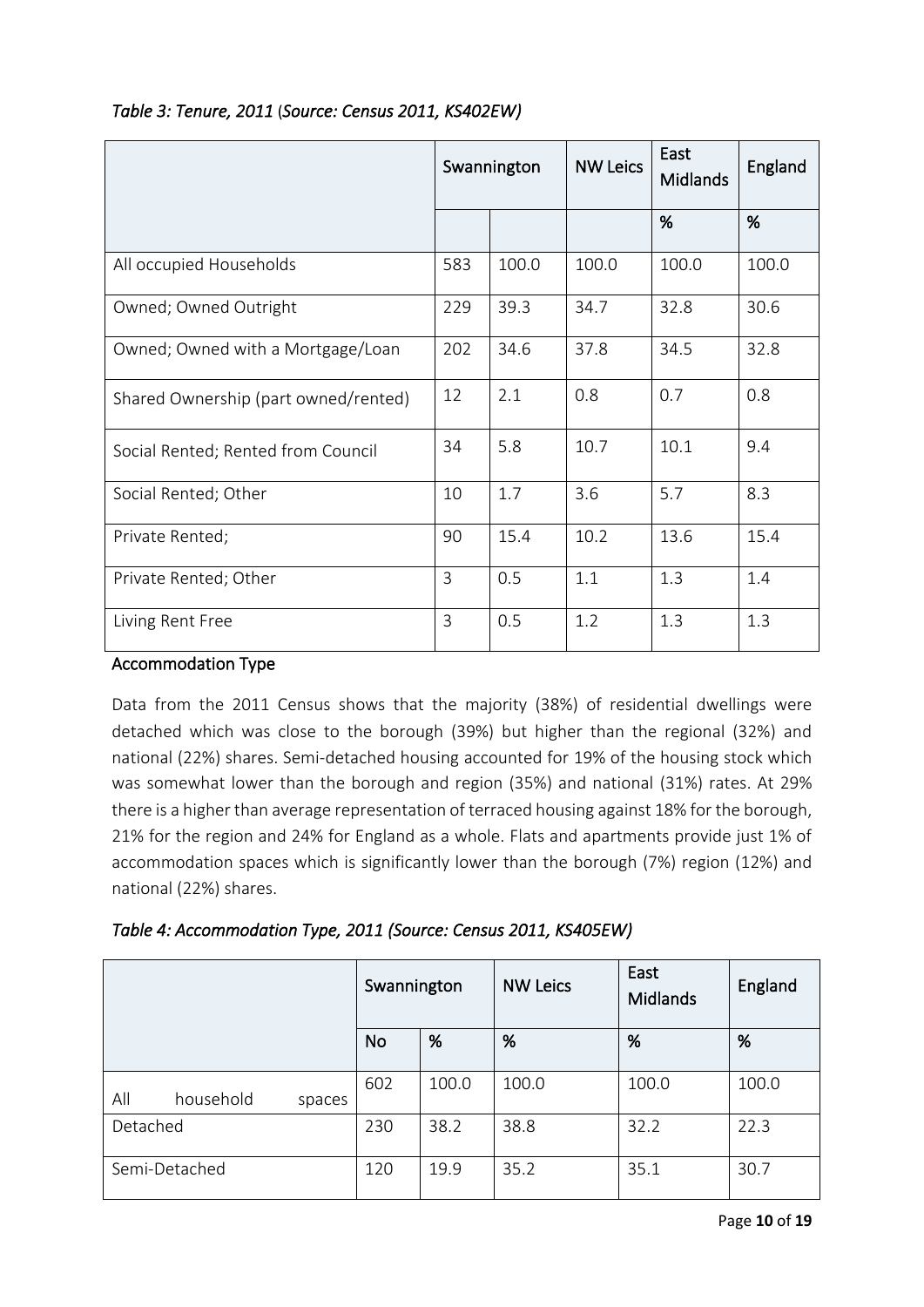|                                                   | Swannington |      | <b>NW Leics</b> | East<br><b>Midlands</b> | England |
|---------------------------------------------------|-------------|------|-----------------|-------------------------|---------|
|                                                   | <b>No</b>   | %    | %               | %                       | %       |
| Terraced                                          | 175         | 29.1 | 18.2            | 20.6                    | 24.5    |
| Flat, Maisonette or Apartment                     | 9           | 1.5  | 7.0             | 11.7                    | 22.1    |
| Caravan or Other Mobile or<br>Temporary Structure | 68          | 11.3 | 0.9             | 0.4                     | 0.4     |

#### Number of Bedrooms and Occupancy Rates

Around 25% of households live in houses with four or more bedrooms which is above the district (23%), regional (20%) and national (19%) rates. There is an under representation of housing for single people with just 5% of dwellings having one bedroom against 6% for the disytrict, 8% for the region and 12% for England as a whole.

| <b>Bedrooms</b>     | Swannington  |       | <b>NW Leics</b> | East<br>Midlands | England |
|---------------------|--------------|-------|-----------------|------------------|---------|
| All occupied Spaces | 583          | 100.0 | 100.0           | 100.0            | 100.0   |
| No Bedrooms         | $\mathbf{1}$ | 0.2   | 0.2             | 0.2              | 0.2     |
| 1 Bedroom           | 28           | 4.8   | 5.6             | 8.1              | 11.8    |
| 2 Bedrooms          | 197          | 33.8  | 23.3            | 26.5             | 27.9    |
| 3 Bedrooms          | 214          | 36.7  | 47.4            | 45.4             | 41.2    |
| 4 Bedrooms          | 111          | 19.0  | 19.0            | 15.4             | 14.4    |
| 5 or More Bedrooms  | 32           | 5.5   | 4.5             | 4.4              | 4.6     |

*Table 5 Households by number of bedrooms, 2011* 

*Source: Census 2011, LC4405EW*

There is evidence of under occupancy in the local area (having more bedrooms than the notional number recommended by the bedroom standard). Analysis of the 2011 Census shows that around 45% of all occupied households in the Swannington local area have two or more spare bedrooms and around 43% have one spare bedroom. Under occupancy is higher than the regional and national averages.

#### *Figure 3: Bedroom Occupancy Rates, All Households, 2011*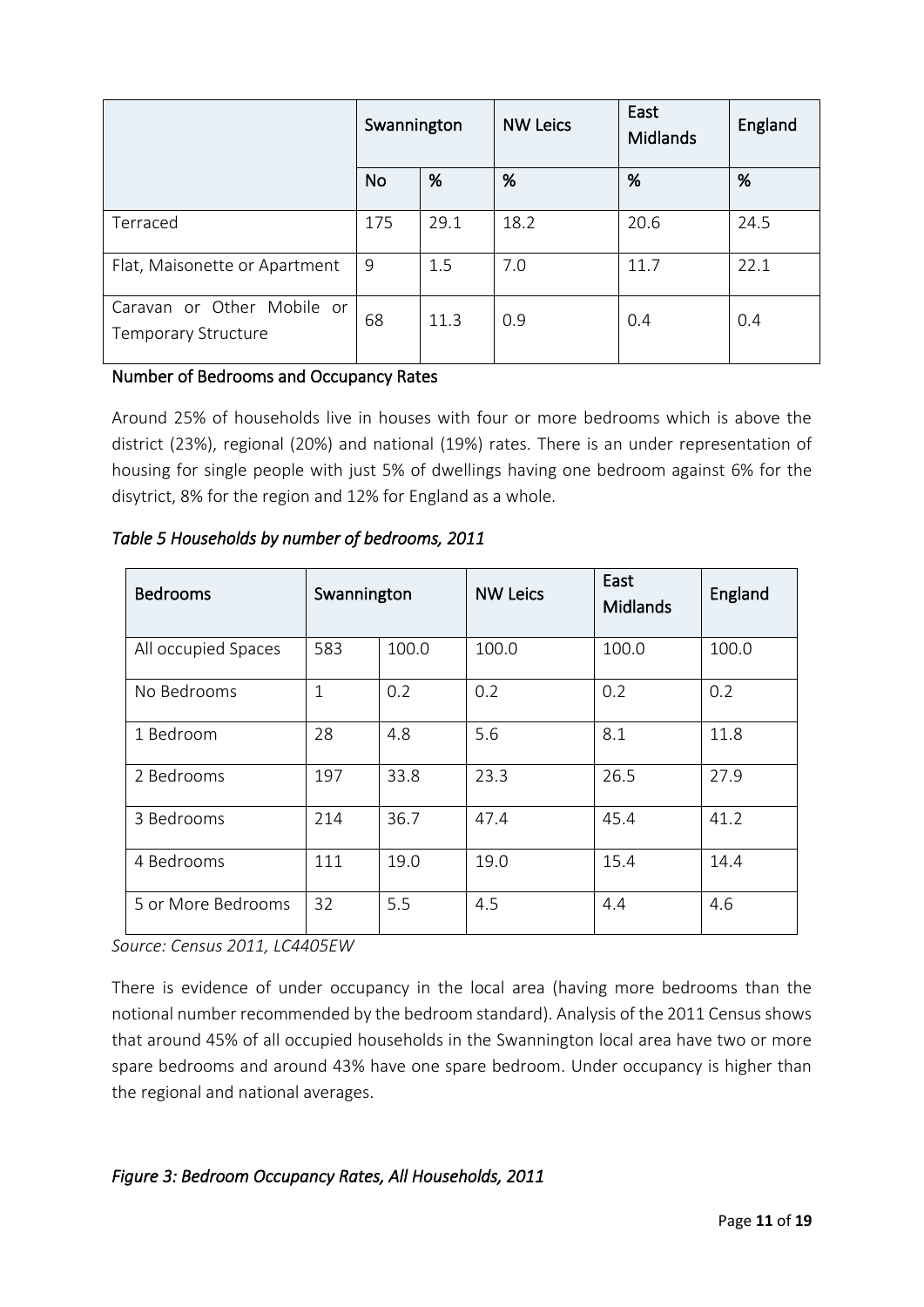

#### *Source: Census 2011, QS412EW*

Under occupancy in the local area is particularly evident in larger properties with more than half (55%) of households with 4 or more bedrooms occupied by just one or two people. This is above borough (44%), regional (43%) and England (41%) rates.

*Table 6 Household with 4 or more bedrooms by household size, 2011* 

|                               | Swannington |       | <b>NW Leics</b> | East<br>Midlands | England |
|-------------------------------|-------------|-------|-----------------|------------------|---------|
| HHs with 4 or more bedrooms   | 143         | 100.0 | 100.0           | 100.0            | 100.0   |
| 1 person in household         | 17          | 11.9  | 10.4            | 10.4             | 10.6    |
| 2 people in household         | 61          | 42.7  | 33.2            | 32.3             | 30.3    |
| 3 people in household         | 24          | 16.8  | 18.4            | 18.8             | 18.3    |
| 4 or more people in household | 41          | 28.7  | 38.1            | 38.5             | 40.8    |

*Source: Census 2011, LC4405EW*

Census data also suggests that older person households are more likely to under-occupy their dwellings. Data from the 2011 Census allows us to investigate this using the bedroom standard. In total, around 53% of pensioner households have an occupancy rating of +2 or more (meaning there are at least two more bedrooms that are technically required by the household) and is somewhat higher than the 41% non-pensioner household rate.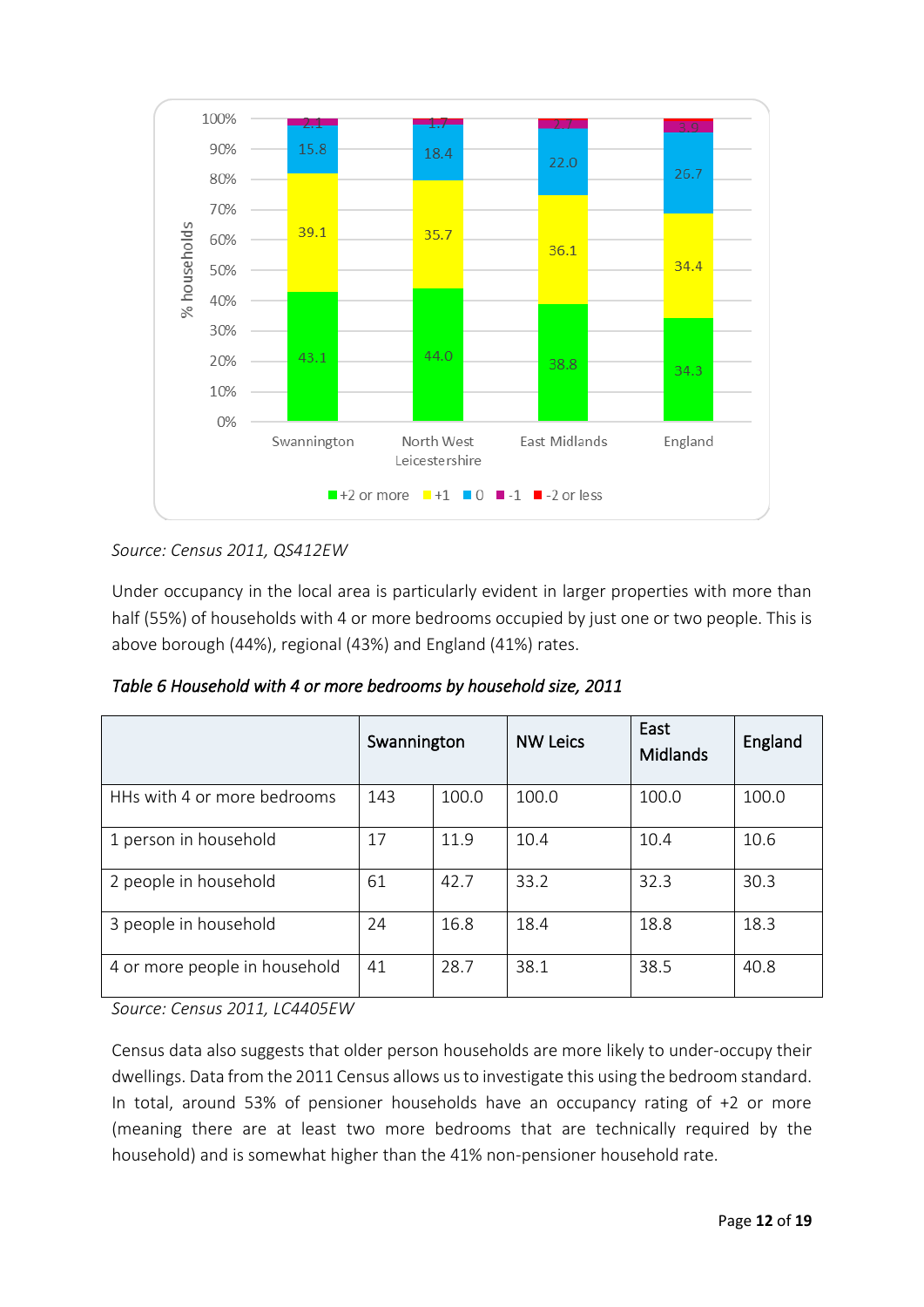*Figure 4: Bedroom Occupancy rating of Older Person Households, Swannington Local area, 2011* 



#### *Source: Census 2011, LC4105EW*

Overcrowding is not a significant issue in the local area; however, research shows that households with dependent children are more likely to be overcrowded. The Census implies there is some evidence of a small number of families with dependent children living in overcrowded households in Swannington.





*Source: Census 2011, LC4105EW*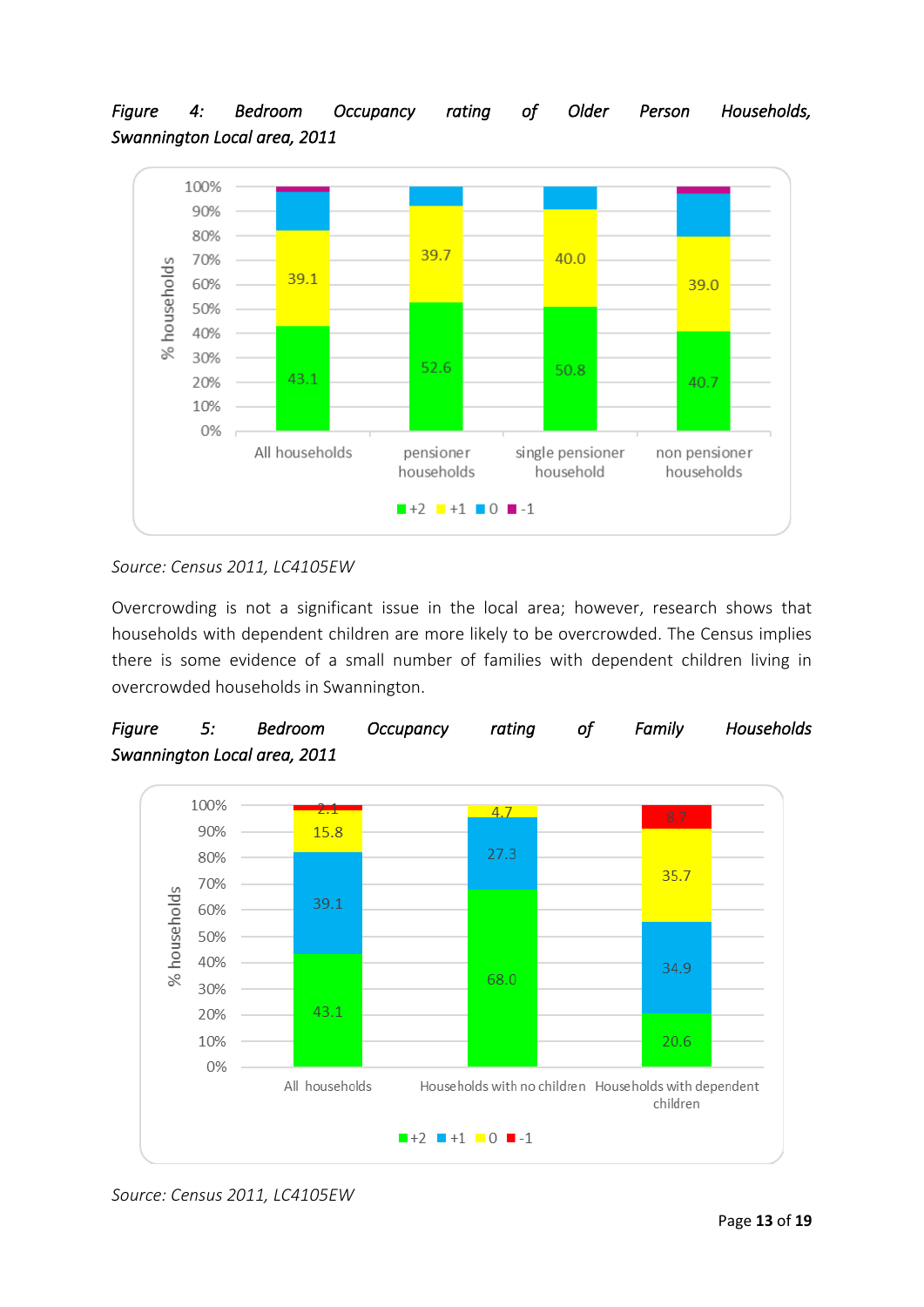#### Housing Market

#### Council Tax Bands

The chart below provides a breakdown of the proportion of dwellings in the Swannington and Rockingham area by council tax band compared to the district, region and national averages at 2017. Domestic properties with Council Tax Band A make up the largest group (approximately 32% of the total) in the area. It also has an above average proportion of properties with high value council tax bands with 14% of dwellings having a Council Tax Band F or above against 6% for the borough, 5% for the region and 9% for England as a whole.



*Figure 6: Dwelling Stock by Council Tax Band Swannington LSOA 2017* 

*Council Tax: Table CTSOP 4.1, Stock of Properties, England and Wales, 2017 VOA*

An analysis of annual data from the Valuation Office Agency (VOA) which provides a series of tables on the number of properties by Council Tax band for each property type and indicates that domestic properties built before 1900 were the largest group in the Swannington local area, with 34% (200 homes) (16% England).

[Figure 7](#page-15-0) provides a breakdown of properties by built period and shows evidence of a small number of new homes being built during recent years. This is also reflected in the residential sales section below which draws on Land Registry price paid data. There are no records of dwellings having been built between 1939 and 1945 due to the Second World War. In some cases, the period when the property was built has not been recorded on the VOA system.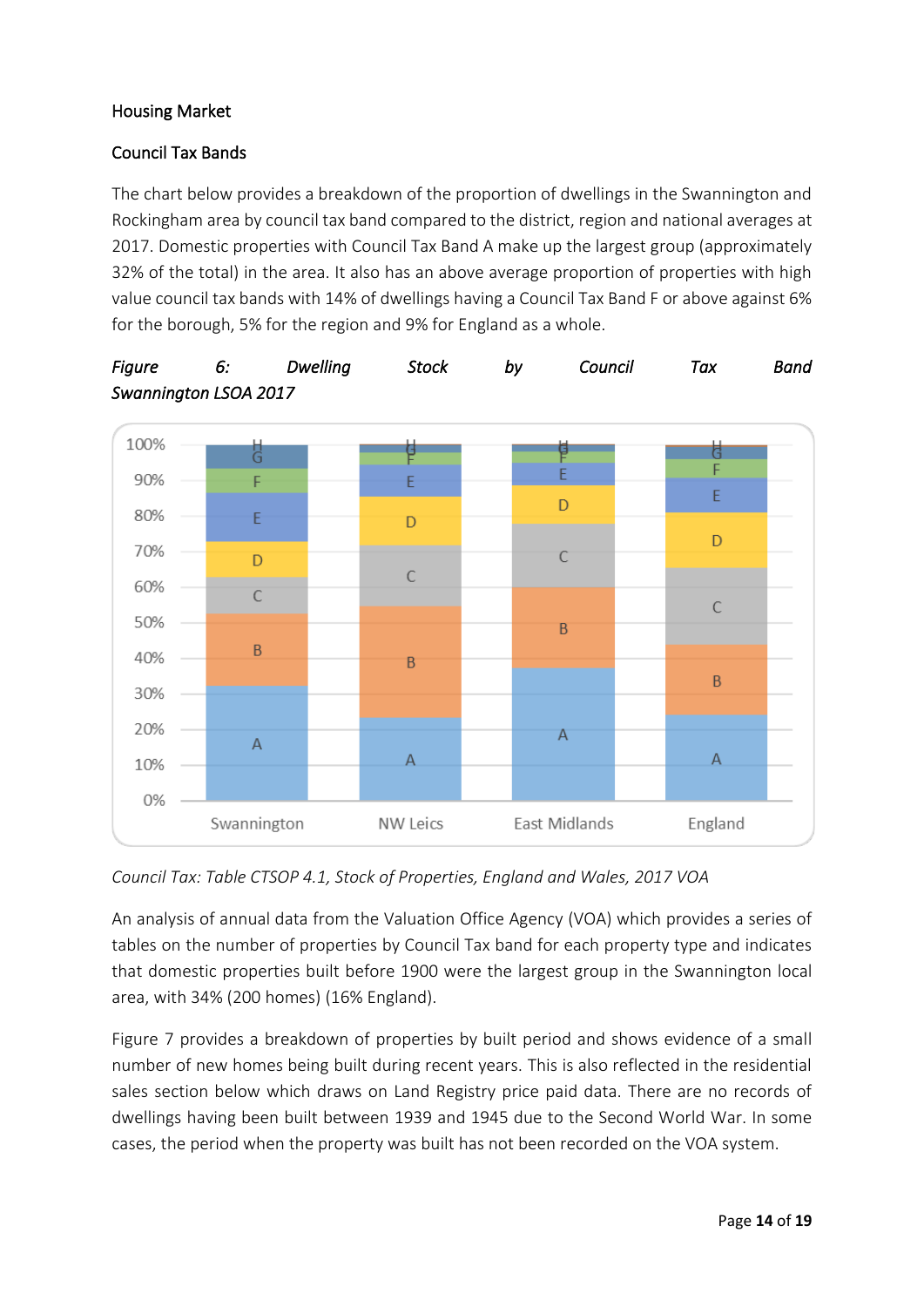

#### <span id="page-15-0"></span>*Figure 7 Build Period of Property in the Swannington LSOA*



#### Residential Sales

Land Registry price paid data shows around 511 residential property sales were recorded in the Swannington local area between 1995 and 2018. At 45% terraced housing accounted for the majority of sales, 38% were detached, 17% semi-detached and 1% flats or apartments. It should be noted that all sales are not captured by the Land Registry, for example properties that were not full market value, right to buy and compulsory purchase orders will be excluded.



#### *Figure 8*

*Data produced by Land Registry © Crown copyright 2017 (data available at 19.1.18)*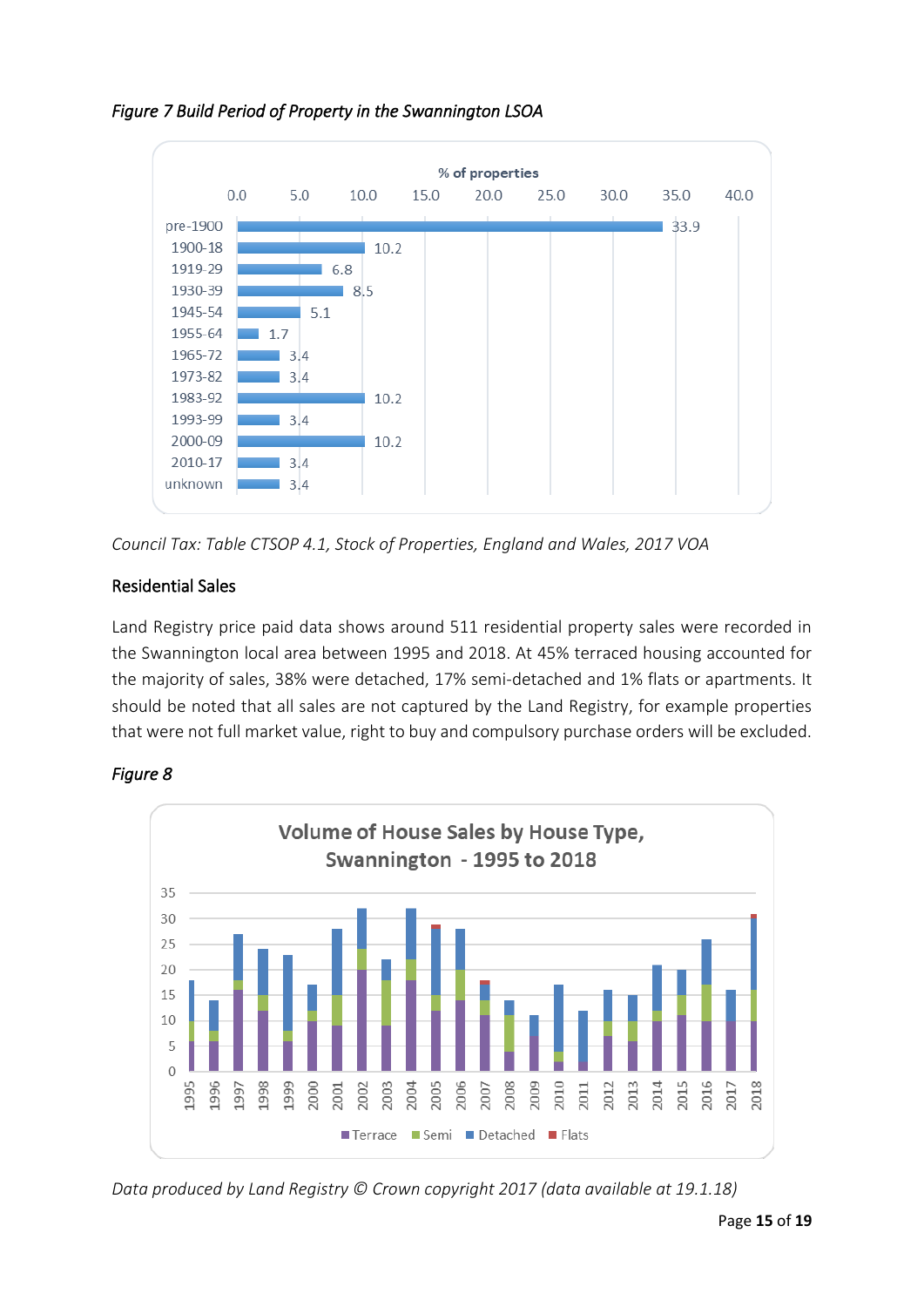As outlined above, there is evidence of a small supply of new build housing in the local area with 11 new build residential sales recorded between 1995 and 2018, representing just 2% of total sales recorded by the Land Registry in the area. Figure 9 below shows the volume of sales together with the overall annual average house price.



#### *Figure 9:*

*Data produced by Land Registry © Crown copyright 2017 (data available at 21.11.17)*

During this period, all new build residential sales were detached. It should be noted that not all new builds will be captured in the Land Registry price paid data, e.g. some conversions and social housing units will be excluded.

### Open Event

An open event took place in Swannington Parish on 31 August 2019 as part of the process of preparing a Neighbourhood Plan. 63 people attended the event. Comments in relation to affordable housing included the following:

- No flats, no generic housing, free market starter homes, bungalows/housing suitable for elderly, as little development as possible. 1 person agreed
- Need to cater for older people who have lived in the village all their lives. 2 agreed
- More bungalows or a residential community for over 50's
- A desperate need for bungalows for over 60's living alone but independent people. 2 agreed
- More affordable small retirement homes. 1 agreed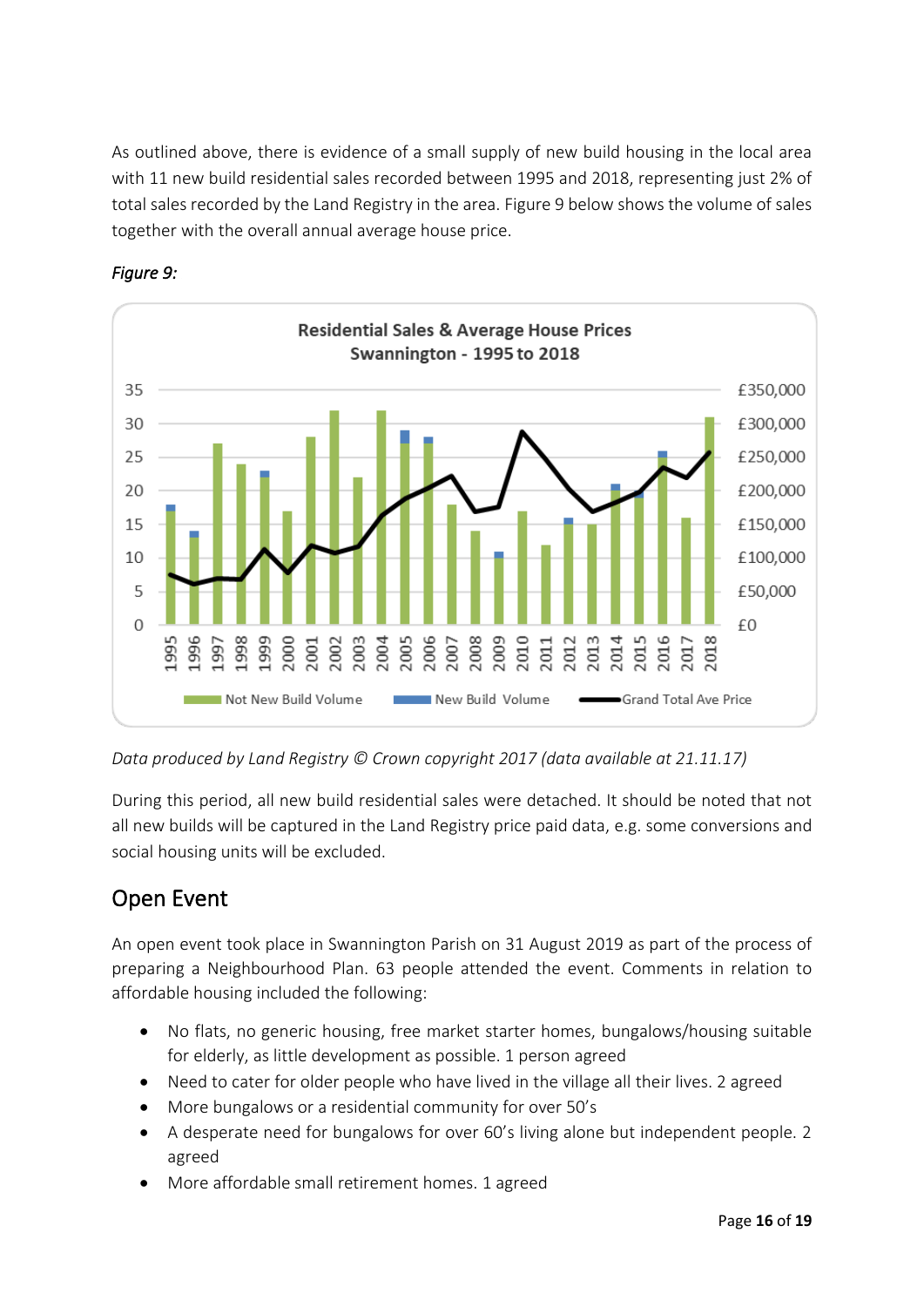- Some over 50's small development would be ideal
- For a community to survive it needs to cater for its' elderly, and to encourage young people to come and rejuvenate its' population. We have loads of executive homes already
- Why do young people need to live in Swannington? What jobs are there? Why do they need housing?
- Some young people like to live in a village setting! The community will die out without us young people!
- Some affordable housing for our young people! 1 agreed
- Try to avoid flats. Don't go too cheap as this attracts a different clientele

This section drew a total of 24 comments. In the event of any development in the parish, the majority of respondents expressed a wish for affordable housing to meet the needs of younger and older residents, sympathetically designed.

# Discussions with North West Leicestershire District Council strategic housing team

It is reasonable and appropriate for neighbourhood planners to refer to existing needs assessments prepared by the Local Planning Authority as a starting point.

For the purpose of this paper, data from NWL 's own evidence base to support their housing policies has been considered applicable and relevant unless it conflicts with more locally specific and/or more recently produced evidence. The housing market evidence draws upon a range of data including population and demographic projections, housing market transactions, and employment scenarios. As such, it contains a number of points of relevance when determining housing need within the Neighbourhood Area and has been referenced as appropriate.

# Discussion/analysis of the main issues

At the time of the 2011 Census, Swannington was home to around 1,270 residents living in 583 households. Analysis of the Census suggests that between 2001 and 2011 the local area population increased by around 10% (119 people). During this period, the number of dwellings rose by 19% (98).

There is evidence of a higher than average representation of older residents living in the local area with 19% of residents aged 65 which is higher than the borough, region and national averages. There is also evidence that the population is ageing with the share of residents aged 65 and over increasing from 17% of the total population in 2001 to 19% in 2011. The Census shows that the number of residents aged 65+ rose by 25% during this period. In line with national trends the local population is likely to get older as average life expectancy continues to rise.

Home ownership levels are very high with around 74% of households owning their homes outright or with a mortgage or loan and at 8% the share of households living in social rented accommodation is very low when compared with borough, regional and national rates.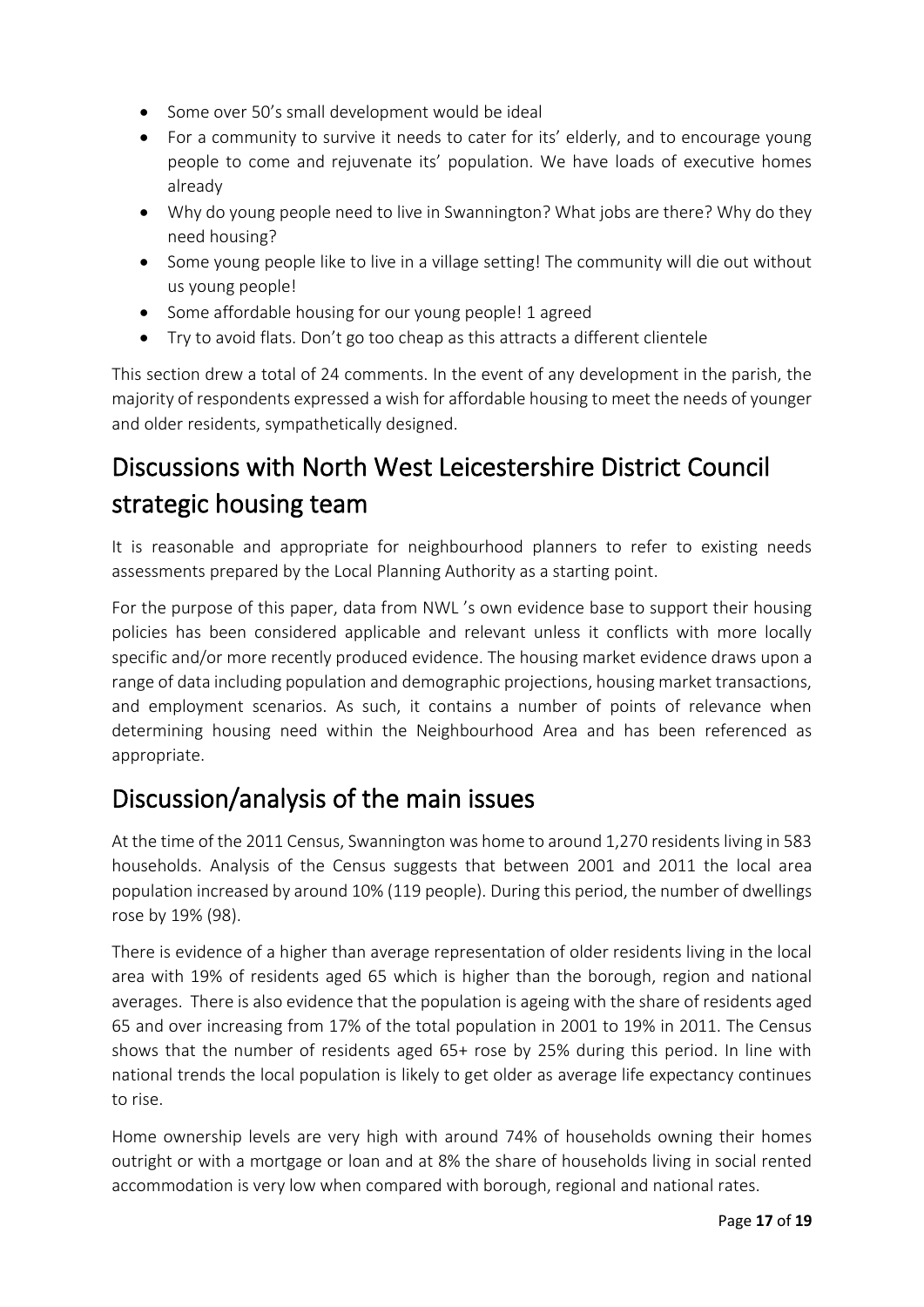There is evidence of under occupancy suggesting a need for smaller homes of one to two bedrooms which would be suitable for residents needing to downsize, small families and those entering the housing market. Providing suitable accommodation for elderly residents will enable them to remain in the local community and release under-occupied larger properties onto the market which would be suitable for growing families.

There is a predominance of older terraced housing and an under representation of housing for single people with just 5% of dwellings having one bedroom.

Land Registry and council tax data indicates there has been very little new build housing market activity over recent years.

Deprivation is not a significant issue in the local area but the area's relatively high ranking in the Living Environment domain of the 2015 Indices of Deprivation which may reflect the older type of housing in the local area and a higher than average proportion of dwellings without central heating. Consultation with the community has indicated general support for more affordable housing across tenures.

Affordable homes could be developed on a 'rural exception site', if available, and subject to local support some open market sale homes could be used to cross-subsidise the affordable homes. The alternative to this is that the local homes that are needed are developed as part of a larger development if the opportunity arises and if the needs cannot be met by existing properties.

The provision of affordable housing in settlements such as Swannington Parish is promoted through both the NPPF and the NWL Local Plan.

The results from this report were updated through conversations with strategic housing personnel from North West Leicestershire District Council.

### Conclusion

The high house prices in Swannington Parish, coupled with low levels of affordable housing (and low levels of ownership models of affordable housing) alongside current evidence of need demonstrate the importance of providing affordable housing for sale amongst a range of affordable housing products.

The high property prices locally mean that subsidised home ownership or rental products offering a discount of around 20% on current values would probably still be unaffordable to most people.

Consideration should be given to developing shared ownership products which allow people to buy a share of the dwelling from around 25% of its value, with the ability to staircase up as circumstances change.

The availability of affordable housing for sale would enable older people as well as young families to access housing locally, potentially serving both to free up larger properties for families at one end, thus helping to sustain older people in the community for longer and reducing the levels of under-occupation in Swannington Parish, whilst also helping sustain local